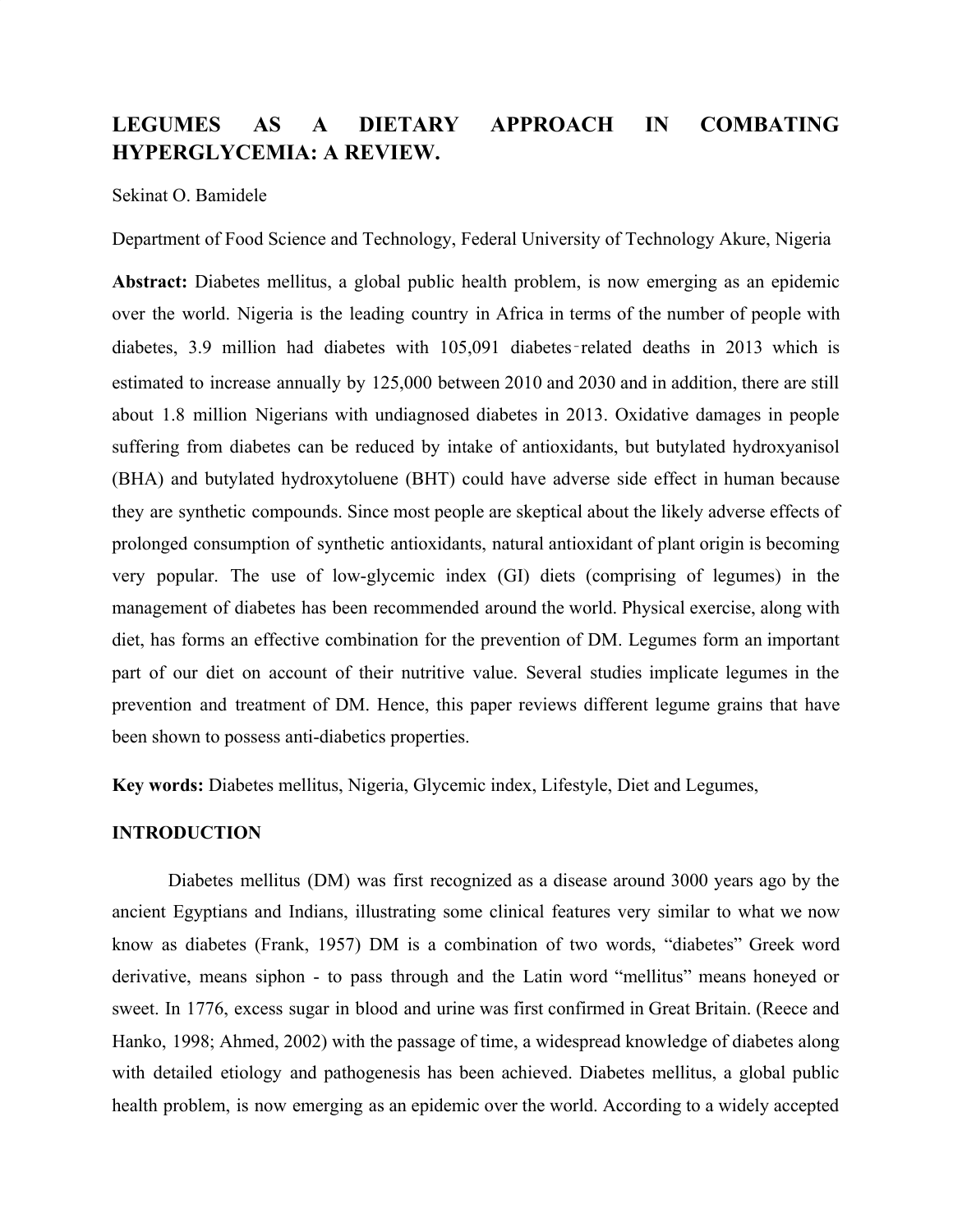estimation, the prevalence of diabetes for all age groups was 2.8% in 2000, and the number of patients with diabetes is expected to reach 4.4%, i.e., 366 million by the year 2030 (Wild *et al.,* 2004). Currently, Sub‑Saharan Africa is estimated to have 20 million people with diabetes, about 62% are not diagnosed and the number is expected to reach 41.4 million by 2035 or an increase of 109.1%. Nigeria has the highest number of people with diabetes with an estimated 3.9 million people (or an extrapolated prevalence of 4.99%) of the adult population aged 20–79‑year‑old (World Health Assembly, 2013). Further, in terms of morbidity, diabetes contributes to the development of heart disease, renal disease, pneumonia, bacteremia, and tuberculosis (TB) (Saydahosti, 2002; Thomson *et al.,* 2004; Thomson *et al.,* 2005; Kornum *et al.,* 2008; Jeon and Murry, 2008; Hall *et al.,* 2011) It is known that people with diabetes are 3 times more likely to develop tuberculosis and approximately 15% of TB globally is thought to have background diabetes as a predisposing factor. This situation of the double burden of disease particularly in developing countries put diabetes to compete for resources as well as political commitment (Jeon and Murry, 2008). Studies conducted in Nigeria indicated that the prevalence of diabetes ranged from low level of 0.8% among adults in rural highland dwellers to over 7% in urban Lagos with an average of 2.2% nationally (Olatunbosun *et al.,* 1998).

Atlas, shows that Nigeria is the leading country in Africa in terms of the number of people with diabetes, 3.9 million had diabetes with 105,091 diabetes-related deaths in 2013 which is estimated to increase annually by 125,000 between 2010 and 2030 even though the prevalence of 4.99% is far less than that of Reunion (15.38%), Seychelles (12.11%), Gabon (10.71%), Zimbabwe (9.73%), and South Africa (9.27%); in addition, there are still about 1.8 million Nigerians with undiagnosed diabetes in 2013 (International Diabetes Federation, 2013). DM can be of three major types, based on etiology and clinical features. These are DM type 1 (T1DM), DM type 2 (T2DM), and gestational DM (GDM). In T1DM, there is absolute insulin deficiency due to the destruction of β cells in the pancreas by a cellular mediated autoimmune process. In T2DM, there is insulin resistance and relative insulin deficiency. GDM is any degree of glucose intolerance that is recognized during pregnancy. DM can arise from other diseases or due to drugs such as genetic syndromes, surgery, malnutrition, infections, and corticosteroids intake. (Narayan *et al.,* 2006; Whiting *et al.,* 2011).T2DM factors which can be irreversible such as age, genetic, race, and ethnicity or revisable such as diet, physical activity and smoking (Shaw, 2010). Globally, T2DM is at present one of the most common diseases and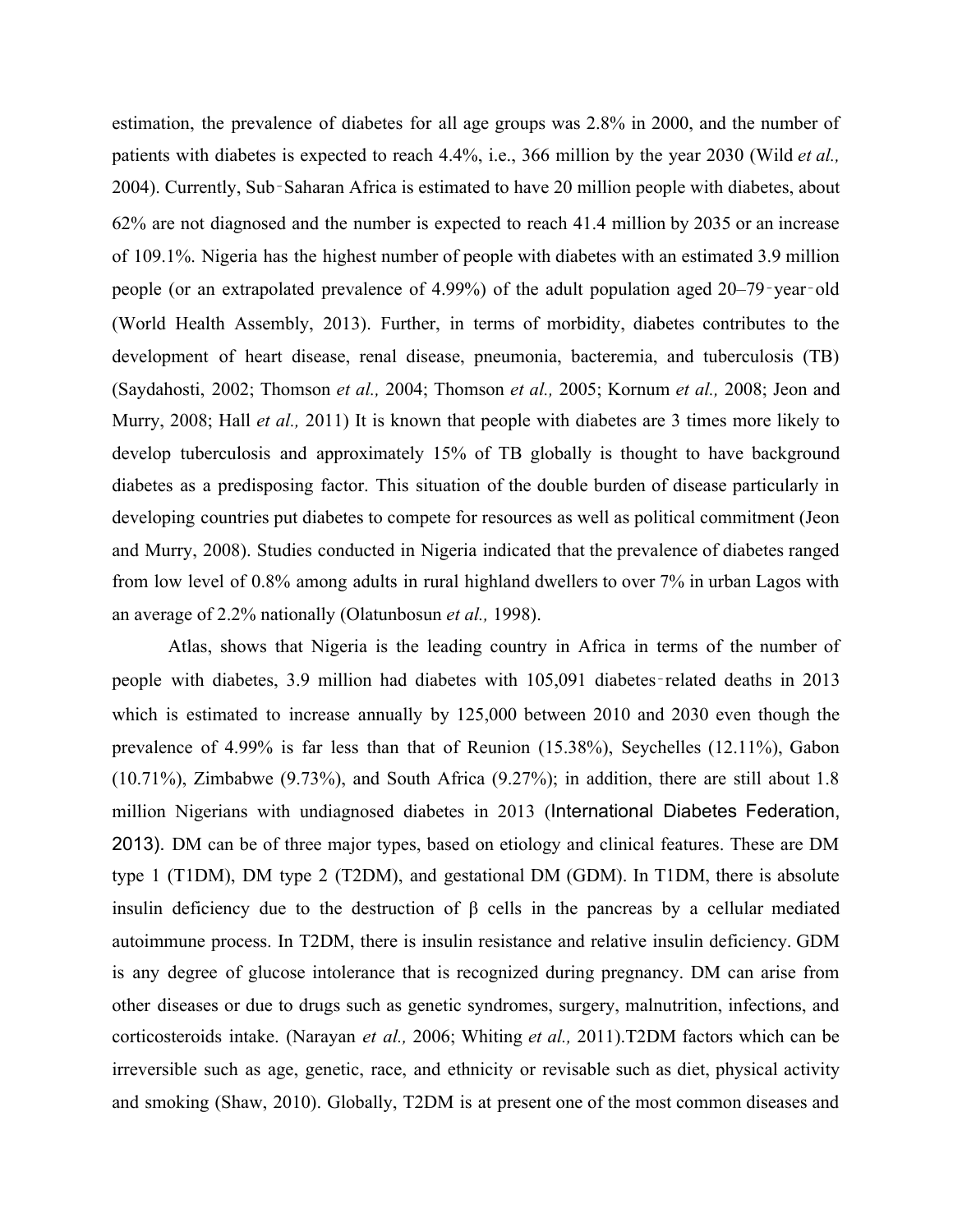its levels are progressively on the rise. It has been evaluated that around 366 million people worldwide or 8.3% in the age group of 20-79 years had T2DM in 2011.This increased oxidative stress is accompanied by a decreased antioxidant capacity. During the development of Type 2 diabetic mellitus, abnormalities in lipid and carbohydrate metabolism lead to increased oxidative stress which gives rise to high blood sugar level (Palanisamy *et al.,* 2011). Breaking down of starch by pancreatic  $\alpha$ -amylase and absorption of glucose by intestinal  $\alpha$ -glucosidase lead to risen blood glucose level that causes Type 2 diabetes. Increase in lipids or lipoprotein leads to hyperlipidemia and could lead to oxidative stress (Rotimi *et al.,* 2013). It has been documented that hyperlipidemia and hyperglycemia exist together in people suffering from diabetes (Rotimi *et al.,* 2013). Oxidative damages in people suffering from diabetes can be reduced by intake of antioxidants (Edziri 2012), but butylated hydroxyanisol (BHA) and butylated hydroxytoluene (BHT) could have adverse side effect in human because they are synthetic compounds. Since most people are skeptical about the likely adverse effects of prolonged consumption of synthetic antioxidants, natural antioxidant of plant origin is becoming very popular (El-Mawla and Husam 2011).

Diabetes Prevention Program Research Group 2002 remind us that nutrition and lifestyle approaches can be more effective in delaying the onset of this disease. Dietary therapy especially has a bright future in the management of T2DM. Currently, the American Diabetes Association (ADA) recommends the use of diabetes food pyramid for T2DM patients. The use of low-glycemic index (GI) diets (comprising whole-grain cereals and legumes) in the management of diabetes has been recommended around the world (Wolever *et al.,* 1992; Brand-Miller *et al.,* 2003; Canadian Diabetes Association, 2008). Physical exercise, along with diet, forms an effective combination for the prevention of DM (Eriksson and Lindgiirde 1991). Since diet forms the mainstay in the management of DM, there is an urgent need to exploit plant food materials possessing hypoglycemic activity for a possible beneficial use. Legumes form an important part of our diet on account of their nutritive value. Several studies implicate legumes in the prevention and treatment of DM. Hence, with this background, this paper reviews different legume grains that have been shown to possess anti-diabetics properties.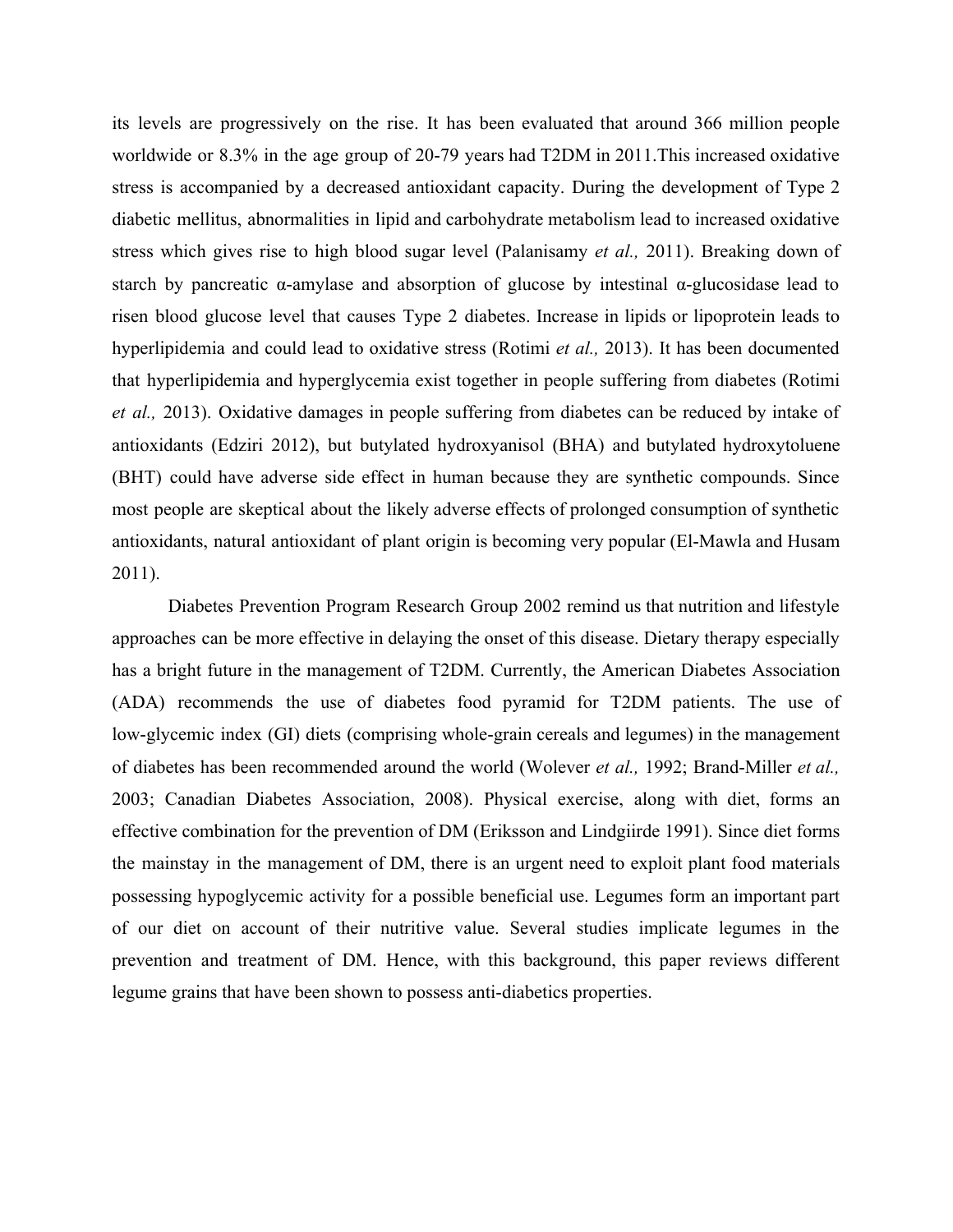### **1.1 RELATION BETWEEN DIET AND HYPERGLYCEMIA**

The role of diet in the etiology of T2DM was proposed by Indians as mentioned earlier, who observed that the disease was almost confined to rich people who consumed oil, flour, and sugar in excessive amounts (Seidell, 1998). During the First and Second World Wars, declines in the diabetes mortality rates were documented due to food shortage and famines in the involved countries such as Germany and other European countries. In Berlin, diabetes mortality rate declined from (Parimala *et al.,* 2015) 1/100,000 in 1914 to 10.9 in 1919. In contrast, there was no change in diabetes mortality rate in other countries with no shortage of food at the same time period such as Japan and North American countries.( Lumey *et al.,* 1944) Whereas few studies have found strong association of T2DM with high intake of carbohydrates and fats. Many studies have reported a positive association between high intake of sugars and development of T2DM ( Khatib *et al.,* 2014). In a study, Ludwig (Ludwig *et al.,* 2001) investigated more than 500 ethnically diverse schoolchildren for 19 months. It was found that for each additional serving of carbonated drinks consumed, frequency of obesity increased, after adjusting for different parameters such as dietary, demographic, anthropometric, and lifestyle. A study was conducted which included the diabetic patients with differing degrees of Glycemic control. There were no differences in the mean daily plasma glucose levels or diurnal glucose profiles. As with carbohydrates, the association between dietary fats and T2DM was also inconsistent. (Peterson *et al.,* 2001) many of prospective studies have found relations between fat intake and subsequent risk of developing T2DM. It was also stated by (Assy *et al.,* 2008) that diet soft drinks contain glycated chemicals that markedly augment insulin resistance. Food intake has been strongly linked with obesity, not only related to the volume of food but also in terms of the composition and quality of diet (Amin *et al.,* 2008). High intake of red meat, sweets and fried foods, contribute to the increased the risk of insulin resistance and T2DM (Panagiotakos *et al.,* 2005). In contrast, an inverse correlation was observed between intake of vegetables and T2DM. Consumption of fruits and vegetables may protect the development of T2DM, as they are rich in nutrients, fiber and antioxidants which are considered as protective barrier against the diseases (Villegas *et al.,* 2008). Recently, in Japanese women, a report revealed that elevated intake of white rice was associated with an increased risk of T2DM (Nanri *et al.,* 2010). This demands an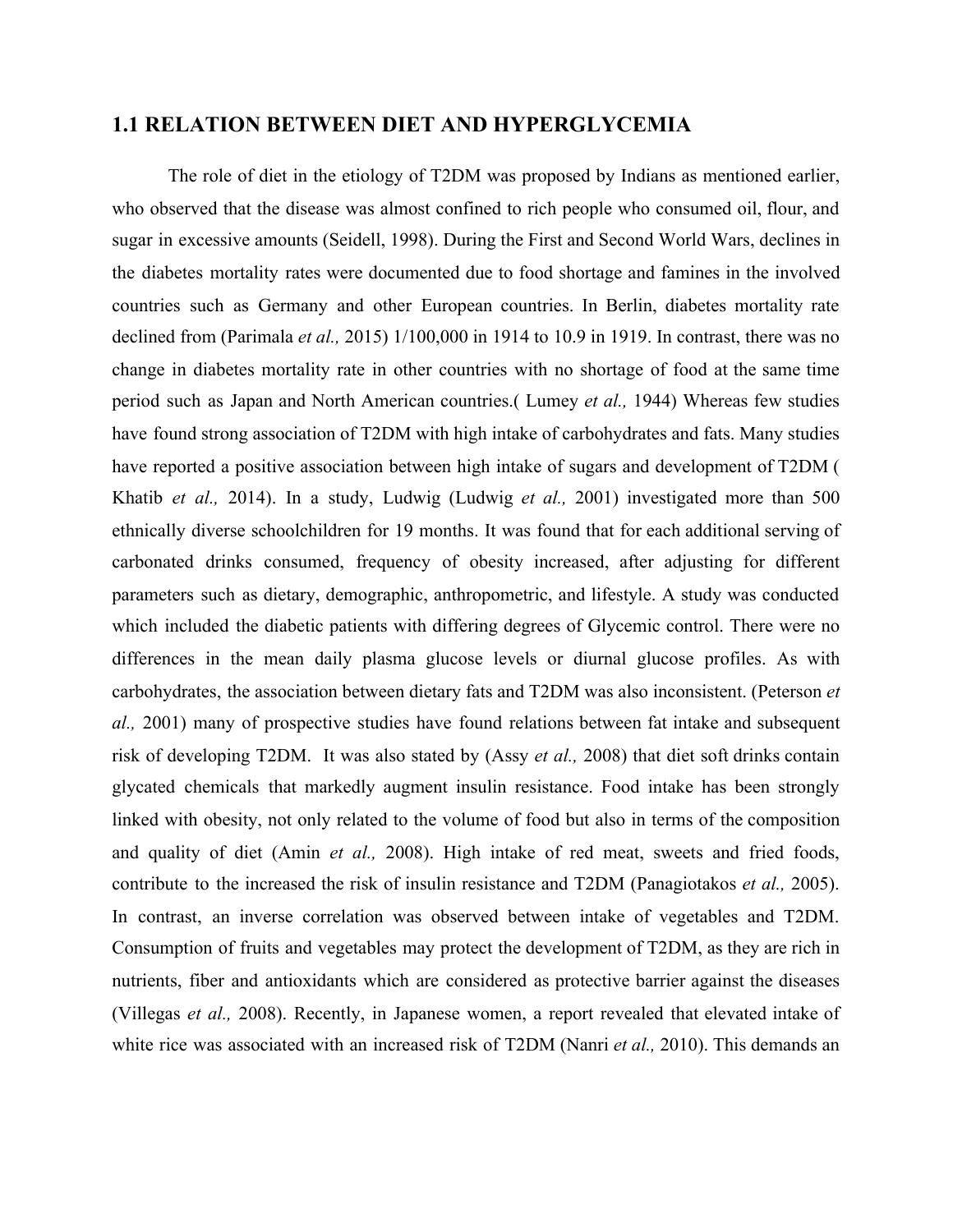urgent need for changing lifestyle among general population and further increase the awareness of healthy diet patterns in all groups.

### **1.2 Hyperglycemia; Physical Activity and Lifestyle**

The existing evidence suggests a number of possible biological pathways for the protective effect of physical activity on the development of T2DM. First, it has been suggested that physical activity increases sensitivity to insulin. In a comprehensive report published by Health and Human Services, USA, 2015 reported that physical activity enormously improved abnormal glucose tolerance when caused by insulin resistance primarily than when it was caused by deficient amounts of circulating insulin. (Charokopou *et al.,* 2015) Second, physical activity is likely to be most beneficial in preventing the progression of T2DM during the initial stages, before insulin therapy is required. The protective mechanism of physical activity appears to have a synergistic effect with insulin. During a single prolonged session of physical activity, contracting skeletal muscle enhances glucose uptake into the cells. This effect increases blood flow in the muscle and enhances glucose transport into the muscle cell. (Tucker and Palmer, 2011) third, physical activity has also been found to reduce intra-abdominal fat, which is a known risk factor for insulin resistance. In certain other studies, physical activity has been inversely associated with intra-abdominal fat distribution and can reduce body fat stores. (Cole *et al.,* 1998) Lifestyle and environmental factors are reported to be the main causes of extreme increase in the incidence of T2DM. (Danaei *et al.,* 2011)

### **2.0 Dietary Therapy for DM Management**

Dietary therapy especially has a bright future in the management of T2DM. Currently, the American Diabetes Association (ADA) recommends the use of diabetes food pyramid for T2DM patients. The use of low-glycemic index (GI) diets (comprising whole-grain cereals and legumes) in the management of diabetes has been recommended around the world (Wolever *et al.,* 1992; Brand-Miller *et al.,* 2003; Canadian Diabetes Association, 2008). Physical exercise, along with diet, forms an effective combination for the prevention of DM (Eriksson and Lindgiirde 1991). Since diet forms the mainstay in the management of DM, there is an urgent need to exploit plant food materials possessing hypoglycemic activity for a possible beneficial use. Legumes form an important part of our diet on account of their nutritive value. Several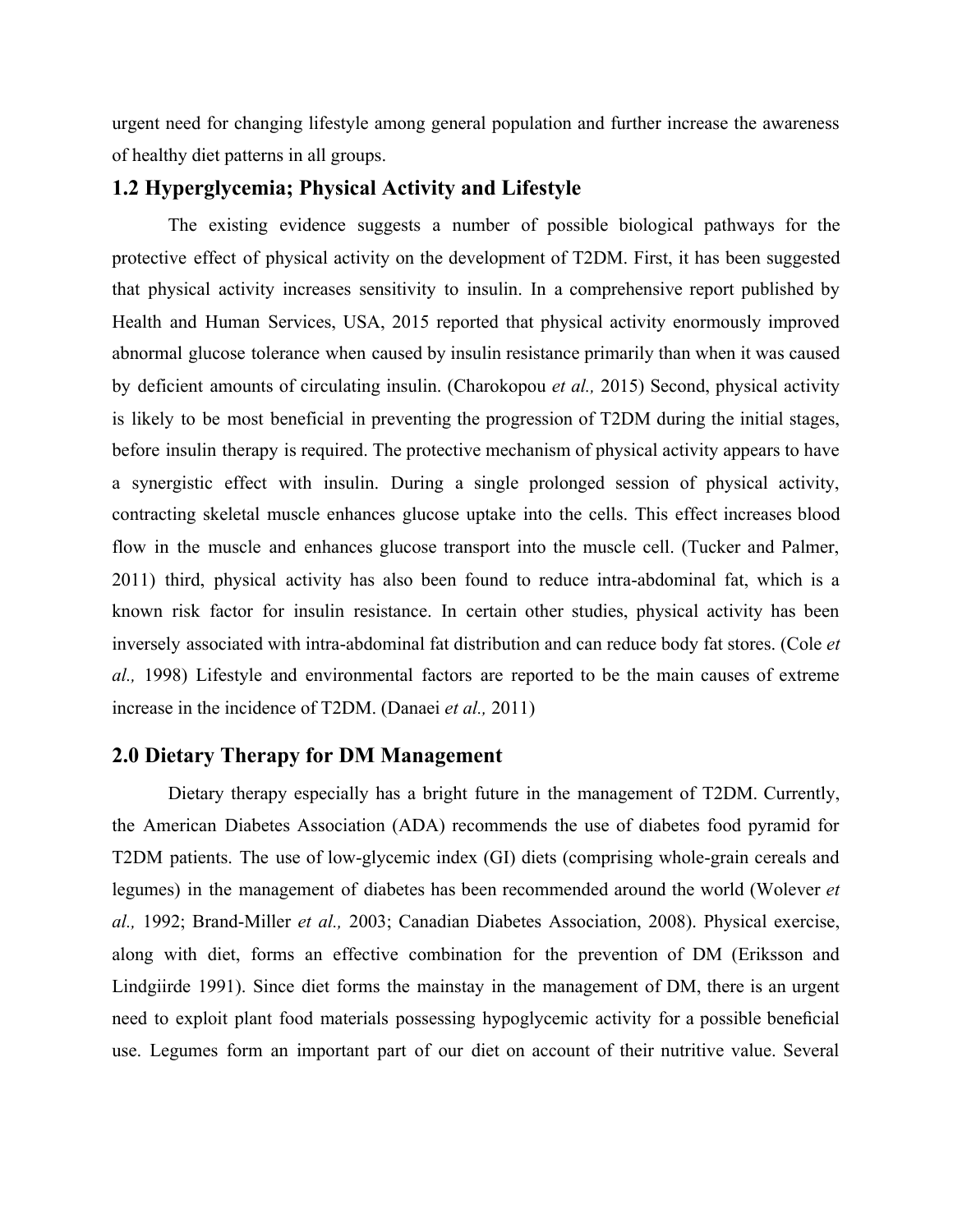studies implicate legumes in the prevention and treatment of DM This paper reviews different legume grains that have been shown to possess anti-diabetics properties.

## **2.1 Glycemic Index**

The glycemic index ( GI ) (Zeevi *et al.,* 2015) is a number from 0 to 100 assigned to a food, with pure glucose arbitrarily given the value of 100, which represents the relative rise in the blood glucose level two hours after consuming that food (Zeevi *et al.,* 2015). The GI of a specific food depends primarily on the quantity and type of carbohydrate it contains; but also is affected by the amount of entrapment of the carbohydrate molecules within the food, the fat and protein content of the food, the amount of organic acids (or their salts) in the food, and whether it is cooked and if so how it is cooked. A food is considered to have a low GI if it is 55 or less; high GI if 70 or more; and mid-range GI if 56 to 69. It takes into account only the available carbohydrate (total carbohydrate minus fiber) in a food. Glycemic index does not predict an individual's glycemic response to a food, but can be used as a tool to assess the insulin response burden of a food, averaged across a studied population. Individual responses vary greatly (Brown *et al.,* 2015). The glycemic index is usually applied in the context of the quantity of the food and the amount of carbohydrate in the food that is actually consumed. A related measure, the glycemic load (GL), (Scheiner and Gary, 2013) factors this in by multiplying the glycemic index of the food in question by the carbohydrate content of the actual serving. A practical limitation of the glycemic index is that it does not measure insulin production due to rises in blood sugar. As a result, two foods could have the same glycemic index, but produce different amounts of insulin. Likewise, two foods could have the same glycemic load, but cause different insulin responses.

#### **● Measurement**

The glycemic index of a food is defined as the incremental area under the two-hour blood glucose response curve (AUC) following a 12-hour fast and ingestion of a food with a certain quantity of available carbohydrate (usually 50 g). The AUC of the test food is divided by the AUC of the standard (either glucose or white bread, giving two different definitions) and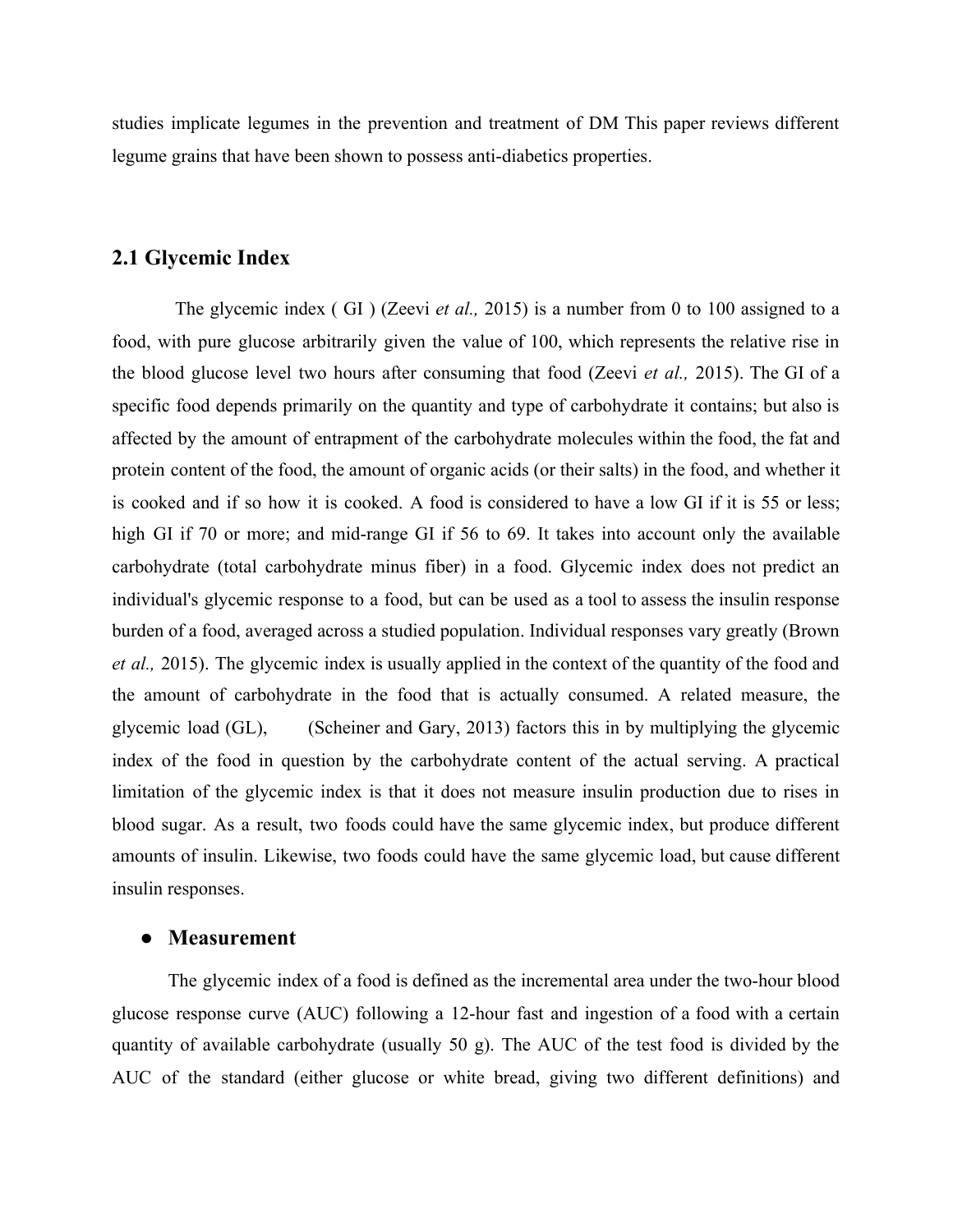multiplied by 100. The average GI value is calculated from data collected in 10 human subjects. Both the standard and test food must contain an equal amount of available carbohydrate. The result gives a relative ranking for each tested food (Brown *et al.,* 2005). Foods with carbohydrates that break down quickly during digestion and release glucose rapidly into the bloodstream tend to have a high GI; foods with carbohydrates that break down more slowly, releasing glucose more gradually into the bloodstream, tend to have a low GI.



Graph describing blood sugar change after a meal.

A lower glycemic index suggests slower rates of digestion and absorption of the foods' carbohydrates and can also indicate greater extraction from the liver and periphery of the products of carbohydrate digestion. The current validated methods use glucose as the reference food, giving it a glycemic index value of 100 by definition. This has the advantages of being universal and producing maximum GI values of approximately 100. White bread can also be used as a reference food, giving a different set of GI values (if white bread = 100, then glucose  $\approx$ 140). For people whose staple carbohydrate source is white bread, this has the advantage of conveying directly whether replacement of the dietary staple with a different food would result in faster or slower blood glucose response. A disadvantage with this system is that the reference food is not well-defined, because there is no universal standard for the carbohydrate content of white bread.

### **● Accuracy**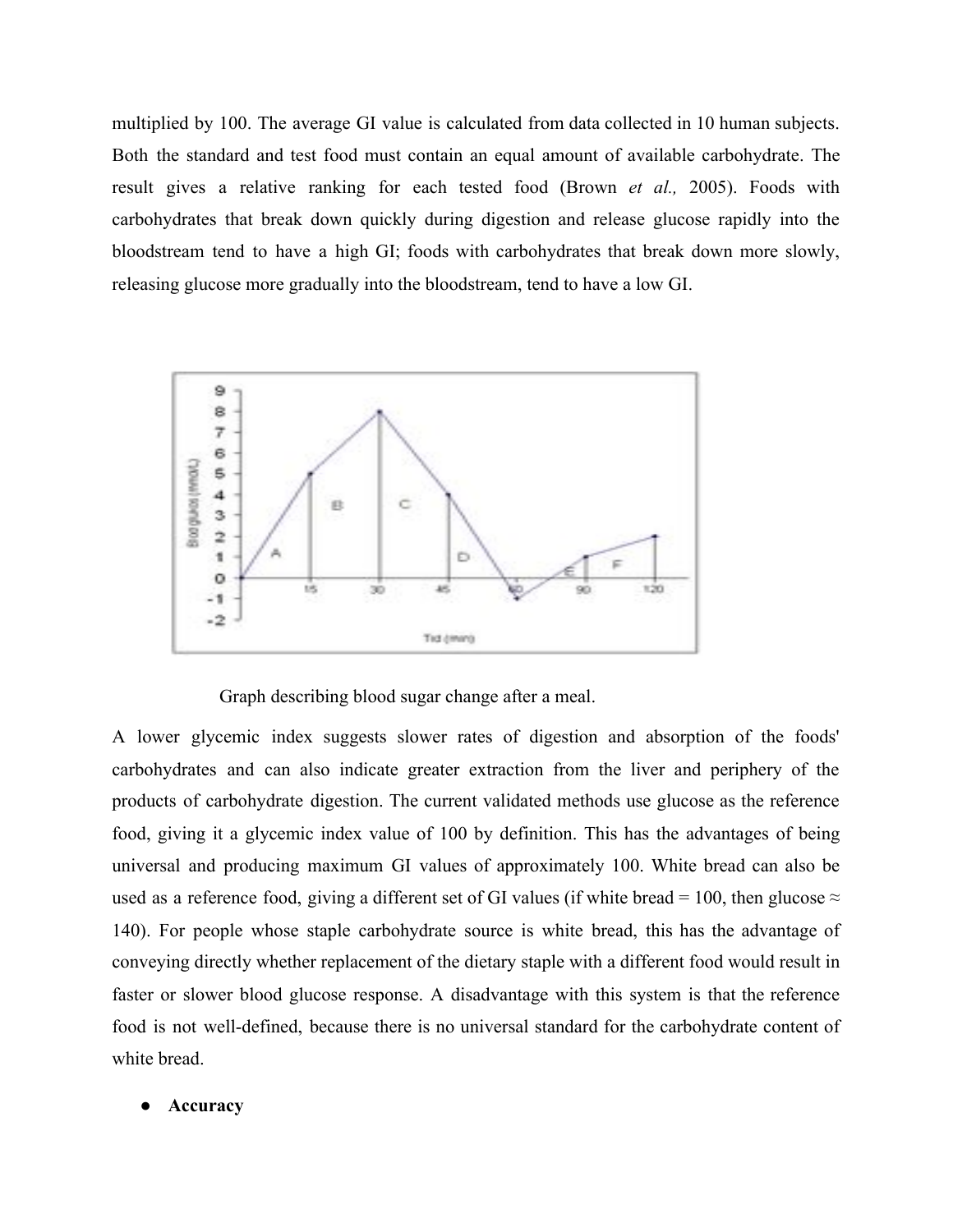Glycemic index charts often give only one value per food, but variations are possible due

- **Ripeness** riper fruits contain more sugars, increasing GI
- **Cooking methods** the more cooked, or over cooked, a food, the more its cellular structure is broken, with a tendency for it to digest quickly and raise blood glucose more
- **Processing** e.g. , flour has a higher GI than the whole grain from which it is ground as grinding breaks the grain's protective layers) and the length of storage. Potatoes are a notable example, ranging from moderate to very high GI even within the same variety. (Freeman and Janine, 2005)

More importantly, the glycemic response is different from one person to another, and also in the same person from day to day, depending on blood glucose levels, insulin resistance, and other factors. (Freeman and Janine, 2005)

### ❖ **GROUPING**

GI values can be interpreted intuitively as percentages on an absolute scale and are commonly interpreted as follows:

- Low 55 or less fructose ; beans (black, pinto, kidney, lentil, peanut, chickpea); small seeds ( sunflower , flax, pumpkin , poppy, sesame , hemp ); walnuts , cashews , most whole intact grains ( durum/ spelt / kamut wheat, millet, oat, rye, rice, barley); most vegetables , most sweet fruits (peaches, strawberries, mangos); tagatose ; mushrooms ; chilis
- Medium 56–69 white sugar or sucrose, not intact whole wheat or enriched wheat, pita bread , basmati rice , unpeeled boiled potato, grape juice , raisins , prunes, pumpernickel bread , cranberry juice , regular ice cream , banana , sweet potato ( Foster *et al.,* 2002)
- High 70 and above glucose (dextrose, grape sugar), high fructose corn syrup, white bread (only wheat endosperm ), most white rice (only rice endosperm), corn flakes , extruded breakfast cereals , maltose , maltodextrins , white potato ( Atkison *et al.,* 2008)

A low-GI food will cause blood glucose levels to increase more slowly and steadily, which leads to lower postprandial (after meal) blood glucose readings. A high-GI food causes a more rapid

to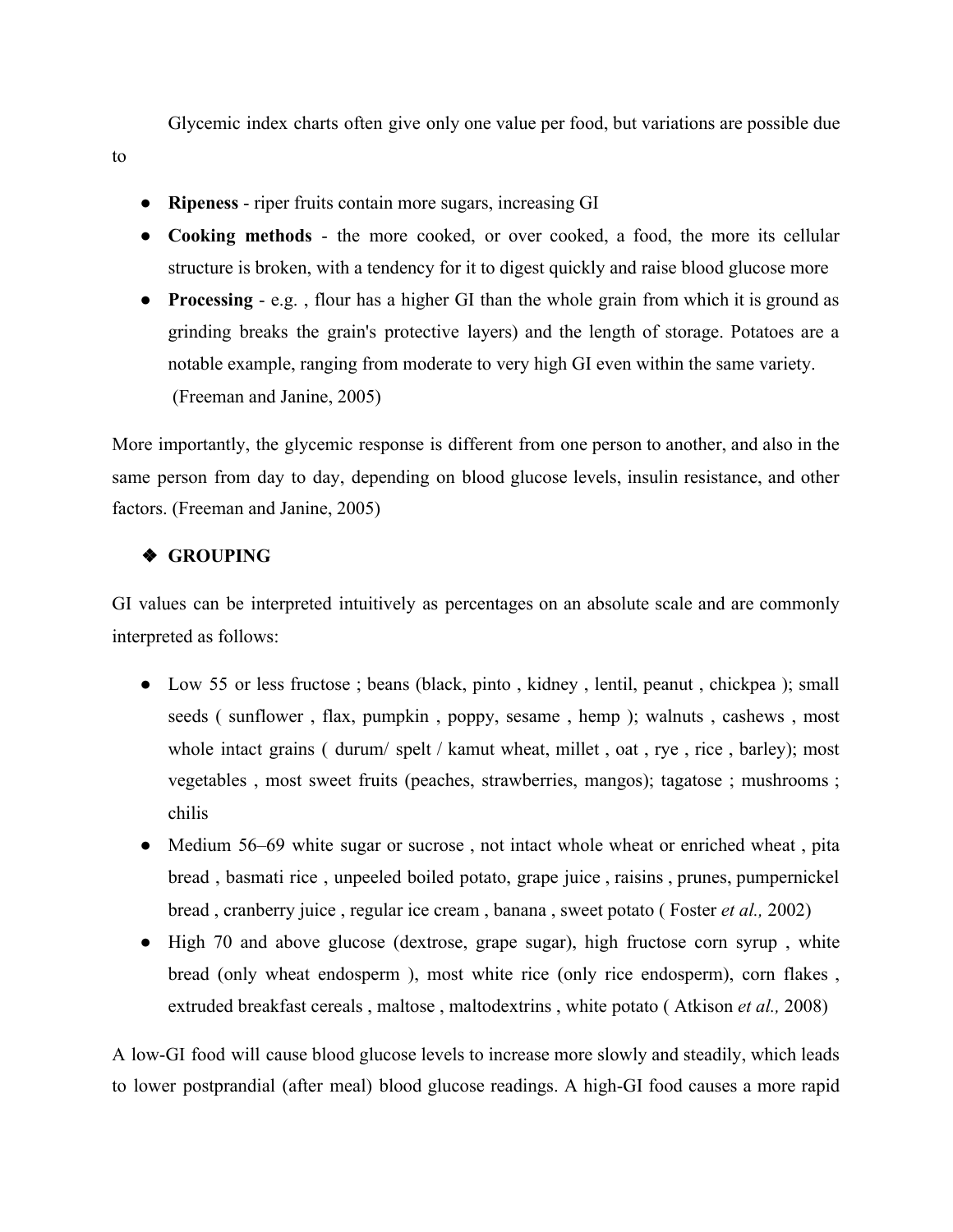rise in blood glucose level and is suitable for energy recovery after exercise or for a person experiencing hypoglycemia. The glycemic effect of foods depends on a number of factors, such as the type of starch (amylose versus amylopectin), physical entrapment of the starch molecules within the food, fat and protein content of the food and organic acids or their salts in the meal – adding vinegar, for example, will lower the GI (Kirpitich and Maryuink, 2011). The presence of fat or soluble dietary fiber can slow the gastric emptying rate, thus lowering the GI. In general, coarse, grainy breads with higher amounts of fiber have a lower GI value than white breads (Atkison *et al.,* 2008). However, most bread made with 100% whole wheat or whole meal flour have a GI not very different from endosperm only (white) bread. (Atkison *et al.,* 2008) Many brown breads are treated with enzymes to soften the crust, which makes the starch more accessible (high GI). While adding fat or protein will lower the glycemic response to a meal, the differences remain. That is, with or without additions, there is still a higher blood glucose curve after a high-GI bread than after a low-GI bread such as pumpernickel.

# **3.0 LEGUMES AS ANTI-DIABETIC AGENTS**

Legumes- the poor man's meat, are important sources of food proteins consumed all over the world (Duranti and Gius 1997). They are generally good sources of complex carbohydrates (namely dietary fibers) and are rich in proteins (18–25%), soybean being the exception, containing about35–43% proteins. They are also good sources of vitamin C, riboflavin, and niacin, especially the germinated legumes (Tharanathan and Mahadevamma, 2003). General information on legumes regarding their scientific name, common names, and major nutrients has been given in Table 1.Legumes are normally consumed after processing, which not only improves their palatability but also increases the bioavailability of nutrients, by inactivating phytic acid, trypsin inhibitors, and hemaglutinins, although resulting in some loss of water-soluble nutrients (Tharanathan and Mahadevamma,2003). Several reports claim that the inclusion of legumes in the daily diet has many beneficial physiological effects in controlling and preventing various metabolic diseases.

### **3.1 Bioactive Components and Nutraceuticals of Legumes**

In the past, legumes were consumed as the main staple foods in traditional dietary patterns; they are valuable sources of essential micronutrients and some important nutraceuticals.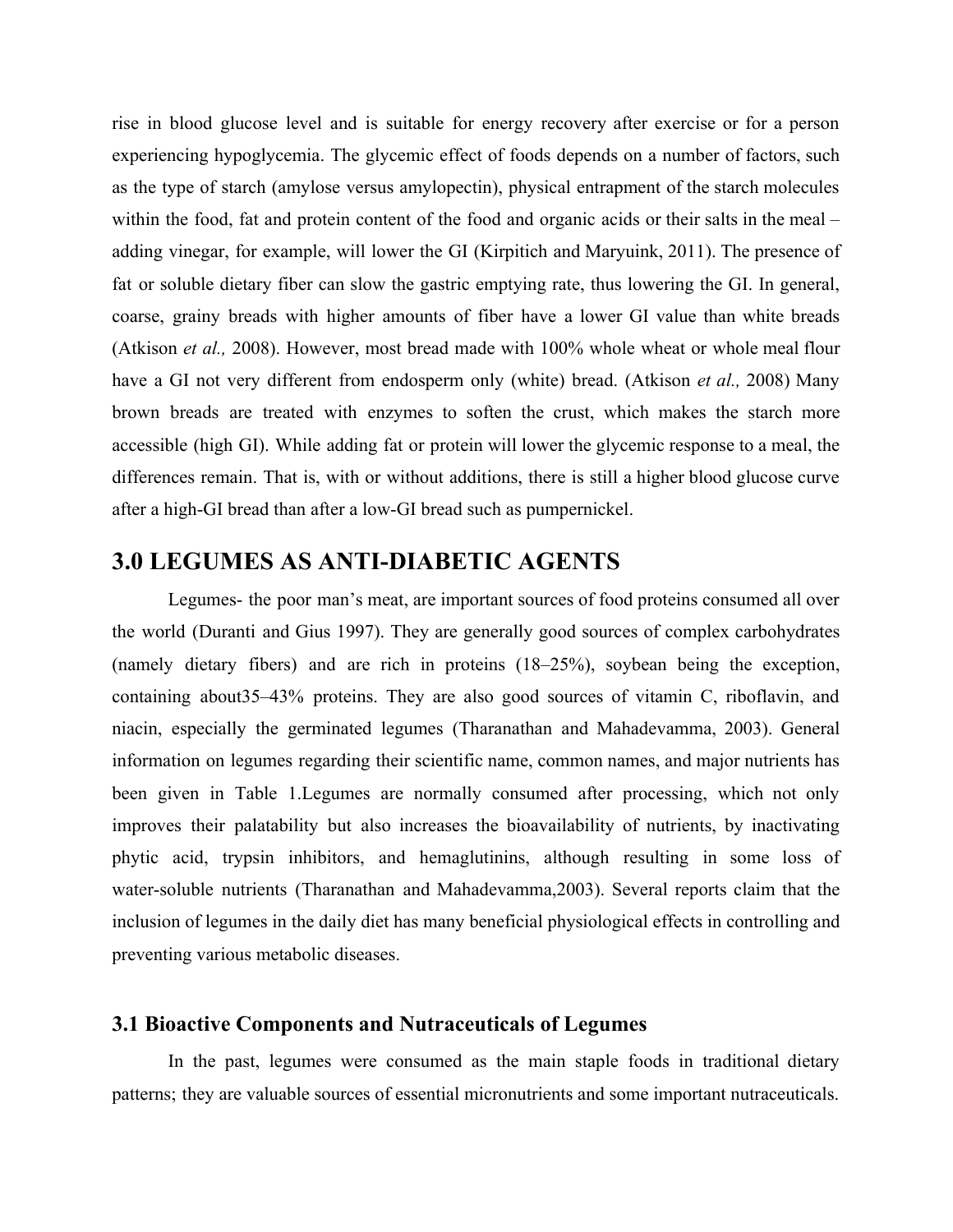Legumes are rich in high-biological value proteins, bioactive peptides and essential amino acids (Madar and Stark, 2002).Non-digestible carbohydrates and slowly digestible starch including dietary fiber, resistance starches and oligosaccharides (α-galactosides) are the most of carbohydrates of legumes (Tovar, 2000). Dietary fiber content of leguminous seeds was reported ranging from 8-27.5%(soluble fiber ranges 3.3-18.3%) of dry weight (Guillion and Champ, 2002). Other bioactive compounds such as functional fatty acids(linoleic acid,  $\alpha$ -linoleic acid), isoflavones (daidzein,genistein, glycitein), phenolic acids, saponins, and phytic acid; some polyphenols including pelargonidin, cyanidin.

### **3.2 Potential Properties of Legumes in Glycemic Control**

Legumes are considered a component of a healthy diet and there is much evidence showing that regular consumption of legumes has protective effects against obesity, type 2 diabetes, and cardiovascular diseases (Venn and Mann, 2004; Durenti, 2006).Various aspects of nutritional properties of legumes have been highlighted in the literatures; digestibility of main nutrients, colonic fermentation of oligosaccharides and resistance starch, as well as postprandial glycemic and insulinemic responses and effects of legumes on lipid and lipoprotein metabolism are the main of them (Madar and Stark, 2002; Guillion and Champ, 2002).Studies showed that a substantial replacement of rapidly digested dietary carbohydrate with legumes could improve glycemic control. A three-month dietary intervention in type2 diabetic patients showed that the low-glycemic index legume diet compared to the high wheat fiber diet had greater effect on reduction of HbA1c levels  $(-0.2\%$ ,  $95\%$  CI=  $-0.3\%$  to  $-0.1\%$ ,  $P<0.001$ ). A significant greater reduction in coronary heart disease risk score was also observed in the low-GI legume diet compared to the high wheat fiber diet (Jenkin *et al.,* 2012)).The α-amylase inhibitory peptides are one of the bioactive compounds in legumes and beans that reduce digestion and absorption of dietary carbohydrates, and modulate postprandial glycemic response; other bioactive peptides of grain legumes including the 7S globulin  $\alpha'$  chain and conglutin  $\gamma$  have unique properties to regulate lipid metabolism and normalize lipid and lipoprotein levels (Lopoz *et al.,* 2006). It is suggested insoluble fiber in legumes could attenuate the rate of digestion and absorption of carbohydrates, and subsequently reduce postprandial glycemia; intestinal production of short chain fatty acids through fermentation of resistance starch and indigestible carbohydrates is another potential mechanism could be explained anti-hypoglycemic effect of legumes (Higgins, 2012).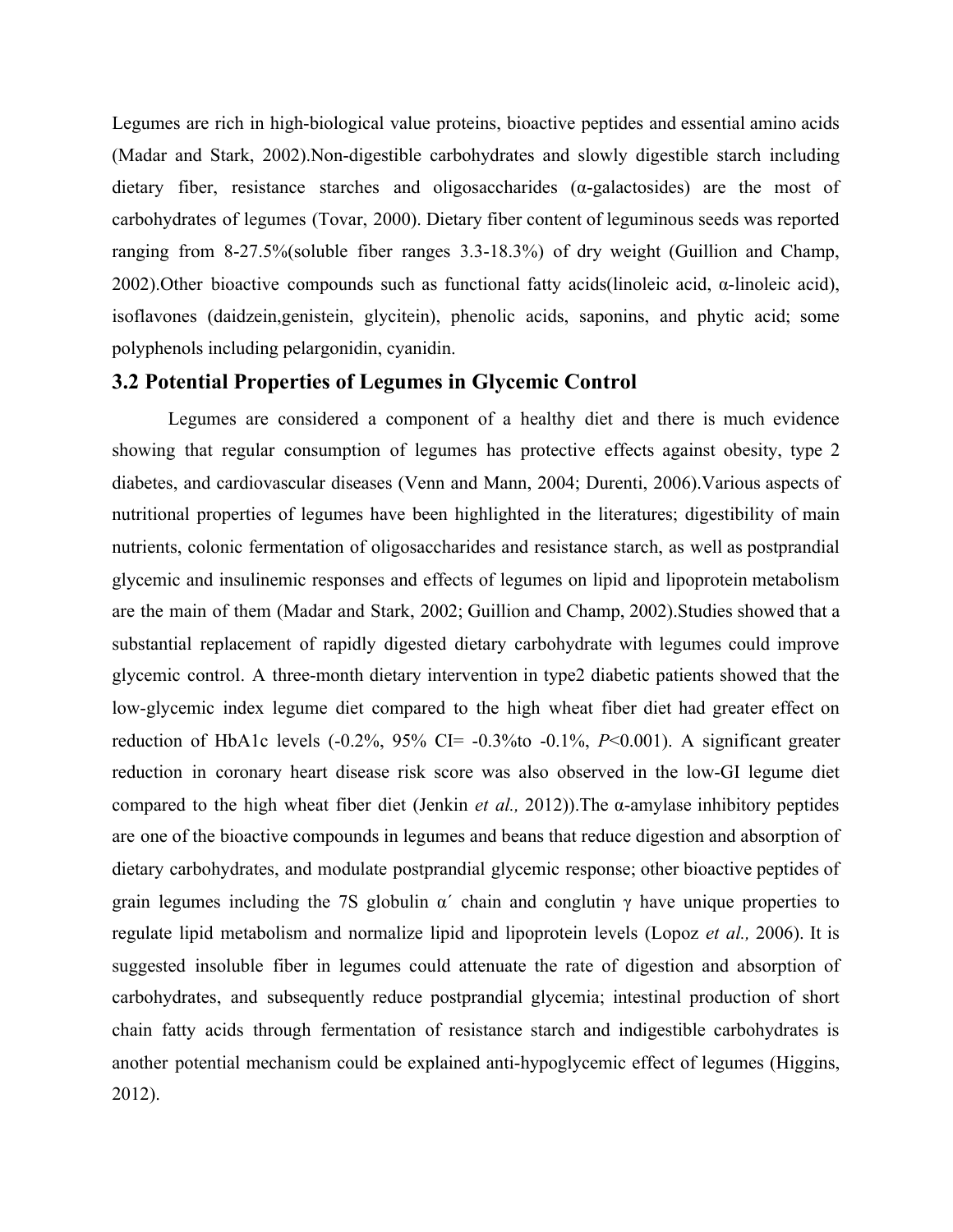| Macronutrients                                | <b>CHO</b> Protein Fat Fiber                     |
|-----------------------------------------------|--------------------------------------------------|
| Scientific name Common name                   | (%)<br>Reference<br>$(\%)$<br>(%)<br>$(\%)$      |
| Vigna unguiculata (Linn) Walp variety 'drum'. | 64.87 19.63 2.97 2.22 (Olapoda et al., 2017)     |
| Cajanus cajan Pigeon pea, Red gram            | 62.7 19.3 2.0 6.4 (Singh and Singh, 1992)        |
| Lens culinaris Lentils                        | 56.4 20.6 2.15 6.83 (Almeida Costa et al., 2006) |
| Pisum sativum Garden pea                      | 52.5 21.9 2.34 10.4 (Almeida Costa et al., 2006) |
| <i>Phaseolus lunatus</i> Lima bean            | 22.5 3.35 4.46 (Adeparusi, 2001)                 |
| <i>Phaseolus vulgaris</i> Kidney bean         | 52.5 20.9 2.49 8.55 (Almeida Costa et al., 2006) |
| <i>Vicia faba</i> Broad bean                  | $1-2$ 25 (US of Agriculture, 2001)<br>58 26      |
| Glycine max Soybean                           | 35 36 19 17 (Mateos-Aparicio et al., 2008)       |

## **Table 1: General information on legumes**

### **3.3 Hyperglycemia Potential of Commonly Consumed Legumes**

Currently, the role of legumes as therapeutic agents in the diets of persons suffering from metabolic disorders is gaining interest (Simpson *et al.,* 1981; Shehata *et al.,* 1988; Jang *et al.,* 2001). According to a recent report, these can be considered as Nutraceutical products with an immense potential to prevent metabolic disorders (Duranti, 2006). It is in this context that an attempt has been made to review the various food legumes which have been investigated in human and animal trials for their anti-diabetic potential and the mechanism of their action.

# *● Cajanus cajan: Pigeon Pea*

Pigeon pea (*Cajanus cajan*) is a woody perennial legume. This crop is important because of its diverse uses as food, medicine, and fuel. It is widely cultivated in India and Eastern and Southern Africa. Pigeon peas are an important staple in India, East Africa, and the Caribbean. About 90% of the world's supply is produced in the Indian subcontinent (Amarteifio et al.,2002). It contributes immensely to African diets because of its high protein content (20–28%) and palatability (Obizoba, 1991).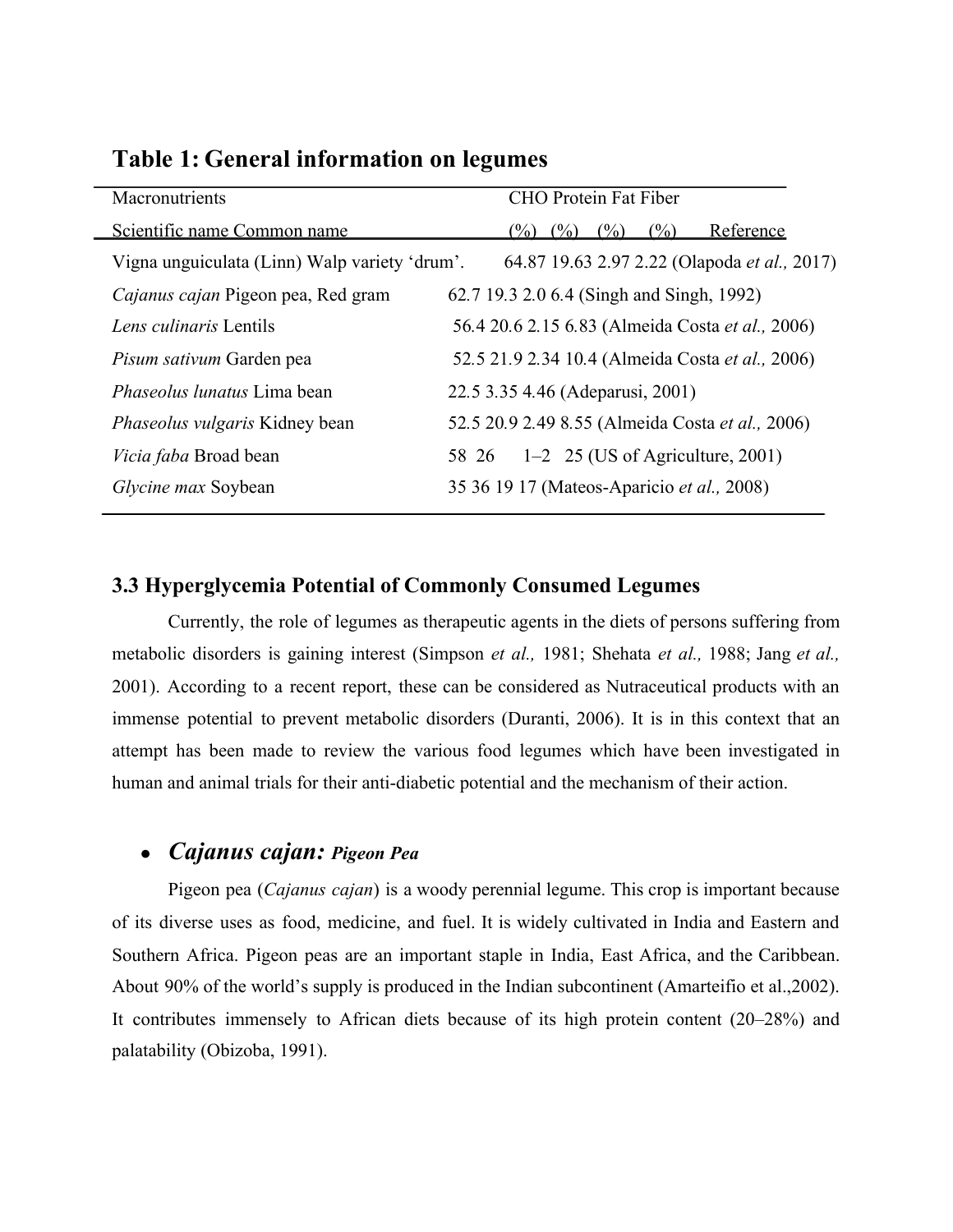## ● *Glycine max***: Soybean**

Soybean is a singular food because of its rich nutrient content. Soybean foods represent an excellent source of high-quality protein, are low in saturated fat, and are cholesterol-free, and contain oligosaccharides, dietary fibers, phytochemicals (especially isoflavones), and minerals (Mateos-Aparicio *et al.,* 2008). In October 1999, the US Food and Drug Administration (FDA) approved a health claim that allowed food label claims for reduced risk of heart disease on foods that contain  $\geq 6.25$  g of soybean protein per serving. In particular, a daily soybean protein intake of 25 g was considered beneficial, based on a number of previous clinical observations (Duranti, 2006). There are numerous studies and clinical trials indicating soybean as an ideal vegetable protein in the prevention of diabetes, cardiovascular disease, cancer, etc.

# *● Phaseolus lunatus***:** *Lima Bean*

Lima bean has desirable agronomic and nutritional characteristics. It is widely available and thrives in lowland tropical in forest areas and on poor soils where most crops cannot grow well. However, like other tropical legumes, lima bean seed contains some anti-nutritional factors such as phytins and tannins, hydrogen cyanide, and trypsin inhibitors that get destroyed upon cooking (Akinmutimi and Ezea, 2006).

### *● Phaseolus vulgaris***:** *Kidney Bean*

Kidney bean (*Phaseolus vulgaris* L.) is the most widely producedand consumed food legume in Africa, India, Latin America and Mexico (Food and Agriculture Organization, 1993). It is an excellent source of proteins (20–25%) and carbohydrates (50–60%) and a fairly good source of minerals and vitamins. However, its wide acceptability is adversely affected by the presence of tannins, saponins, and other antinutritional substances, but the destruction of these antinutritional substances in cooked forms increases its consumption as well (Rehman *et al.,* 2001).Consumption of the bean in the normal Guatemala diet has been associated with a low glycemic response, low serum cholesterol levels, and a decrease of colon cancer risk factors (Serrano and Goi, 2004).

## ● *Pisum sativum***:** *Garden Pea*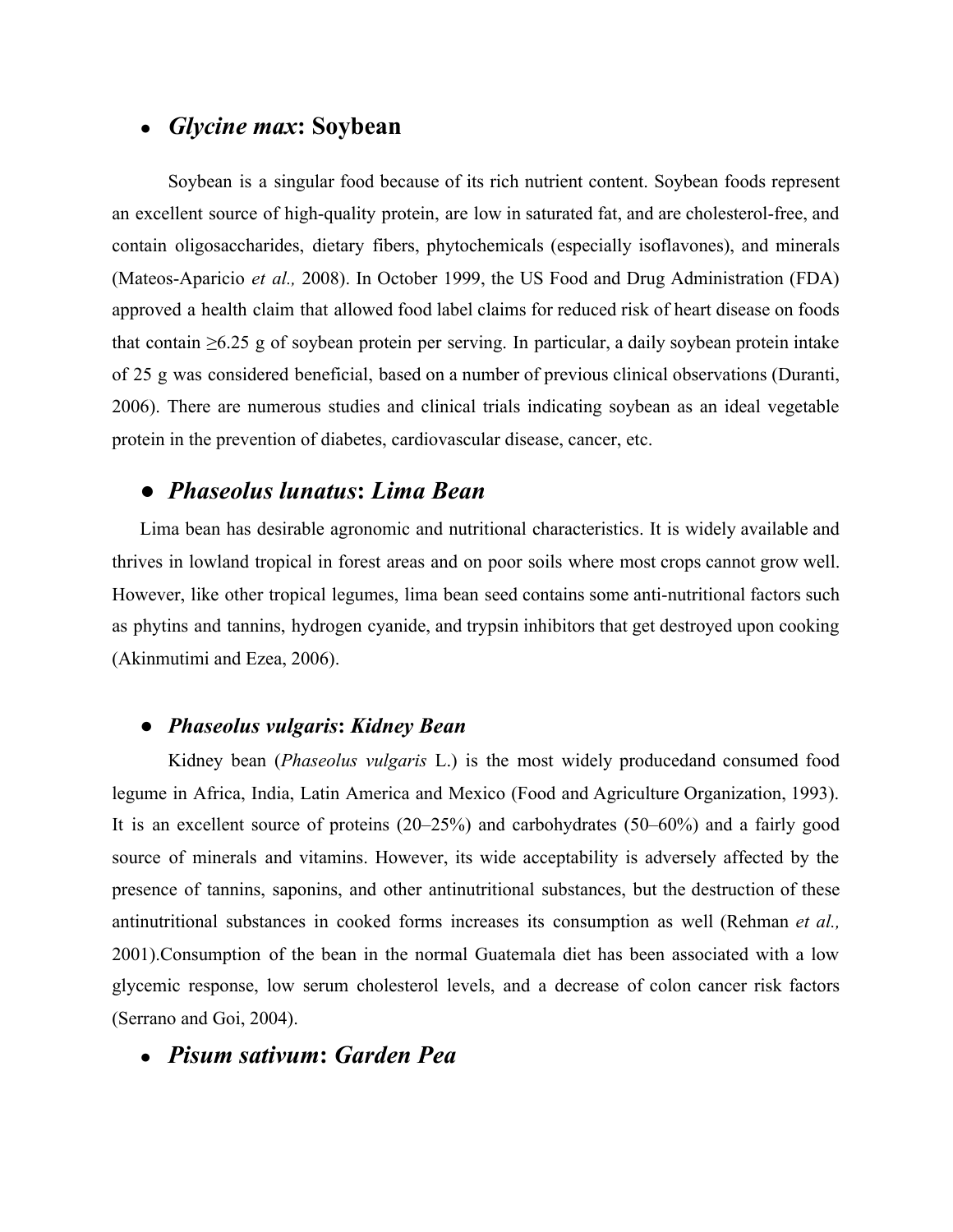Peas are important food legumes, with a world production exceeded only by soybeans, peanuts, and dry beans. For both humans and animals, dry pea seeds are a potentially rich source of protein and carbohydrates (Adsule *et al.,* 1989).

#### **4.0 CONCLUSION**

With increasing development and affluence, the changes in lifestyle and dietary habits have resulted in increasing incidences of lifestyle diseases such as T2DM, especially in the developing countries. The disease has an enormous burden in terms of diagnosis and treatment costs, and lifestyle approaches, including appropriate diet and exercise programs, are effective in managing this disease. Dietary intervention with a diet rich in legumes seems to be a natural, cost-effective, and free from side effects solution for the prevention and treatment of T2DM. It is concluded that the above-discussed legumes, which form a part of diet all over the world, possess anti-diabetic properties and help in lowering blood glucose levels and in maintaining blood cholesterol by increasing bile salt excretion.

#### **REFERENCES**

Almeida Costa, G.E, Queiroz-Monici K.D.S, Reis, S.M. and Oliveira A.C. (2006).Chemical composition, dietary fibre and resistant starch contents of raw and cooked pea, common bean, chickpea and lentil legumes. *Food Chemistry.* 94(3):327–330.

Amarteifio J.O, Munthali D.C, Karikari S.K. and Morake T.K. (2002). The composition of pigeon peas (*Cajanus cajan* (L.) Millsp.) grown in Botswana.*Plant Foods Human. Nutrition.*57:173–177.

Amin T.T, Al-Sultan A.I, Ali A. (2008). Overweight and obesity and their association with dietary habits, and sociodemographic characteristics among male primary school children in Al Hassa, Kingdom of Saudi Arabia. Indian Journal Community Medicine; 33:172-81

Assy N, Nasser G, Kamayse I, Nseir W, Beniashvili Z, Djibre A. (2008). Soft drink consumption linked with fatty liver in the absence of traditional risk factors. Canada Journal Gastroenterol ; 22:811-6.

Atkinson F.S, Foster-Powell K, Brand-Miller J.C (December 2008). "International tables of glycemic index and glycemic load values: 2008".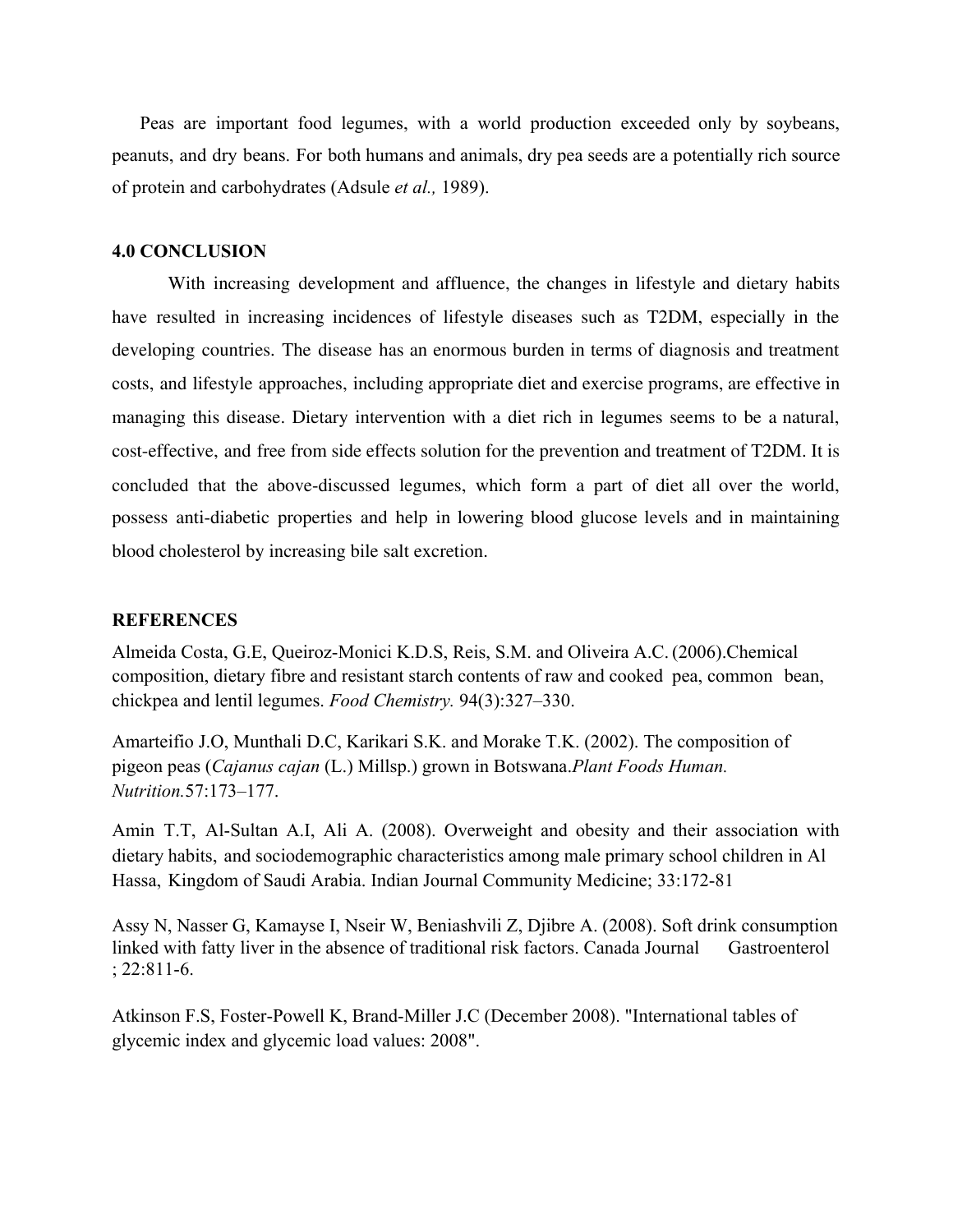Brand J.C, Snow, B.J, Nabhan, G.P. and Truswell, A. S. (1990). Plasmaglucose and insulin responses to traditional Pima Indian meals. *Am. Journal. Clinical Nutrition.* 5(I):416–420.

Brand-Miller J, Hayne S, Petocz, P. and Colagiuri, S. (2003). Low–glycemic index diets in the management of diabetes a meta-analysis of randomized controlled trials. *Diabetes Care.* 26(8):2261–2267.

Canadian Diabetes Association. (2008). Available from [http://www.diabetes.](http://www.diabetes/)ca/files/Diabetes GL FINAL2 CPG03.pdf (accessed April 8, 2009).

Charokopou M, Sabater F, Townsend R, Roudaut M, McEwan P, Verheggen B. (2013). Methods appliedin cost-effectiveness models for treatment strategies in Type 2 diabetes mellitus and their use in health technology assessments: A systematic review of the literature from 2008 to 2013. Current Medical Res Opin 2015; 32:1-12.

Danaei G, Finucane MM, Lu Y, Singh GM, Cowan MJ, Paciorek CJ (2011)*et al*. National, regional, and global trends in fasting plasma glucose and diabetes prevalence since 1980: Systematic analysis of health examination surveys and epidemiological studies with 370 country-years and 2·7 million participants. Lancet 2011; 378:31-40.

Diabetes Prevention Program Research Group. (2002). Reduction in the incidenceof Type 2 diabetes with lifestyle intervention or metformin. *N Engl. J.Med.* 346:393–403.

Duane, W.C. (1997). Effects of legume consumption on serum cholesterol,biliary lipids, and sterol metabolism in humans. *J. Zipid Hps.* 38:1120–1128.

Duranti, M. (2006). Grain legume proteins and nutraceutical properties. *Fitoterapia.*77  $(2):67-82.$ 

Duranti, M. and Gius, C. (1997). Legume seeds: Protein content and nutritional value. *Field Crops Res.* 53:31–45.

Foster-Powell K, Holt SH, Brand-Miller JC (July 2002). "International table of glycemic index and glycemic load values: 2002". Am. J. Clin. Nutr. 76 (1): 5–56. doi: 10.1093/ajcn/76.1.5 .PMID 12081815

Frank L.L (1957). Diabetes mellitus in the texts of old Hindu medicine (Charaka, Susruta, Vagbhata). Am Gastroenterol; 27:76-95.

Freeman, Janine (September 2005). "The Glycemic Index debate: Does the type of carbohydrate really matter? Diabetes Forecast. Archived from the original on February 14, 2007.

Hall V, Thomsen RW, Henriksen O, Lohse N. Diabetes in sub Saharan Africa 1999‑2011: Epidemiology and public health implications. A systematic review. BMC Public Health 2011;11:564.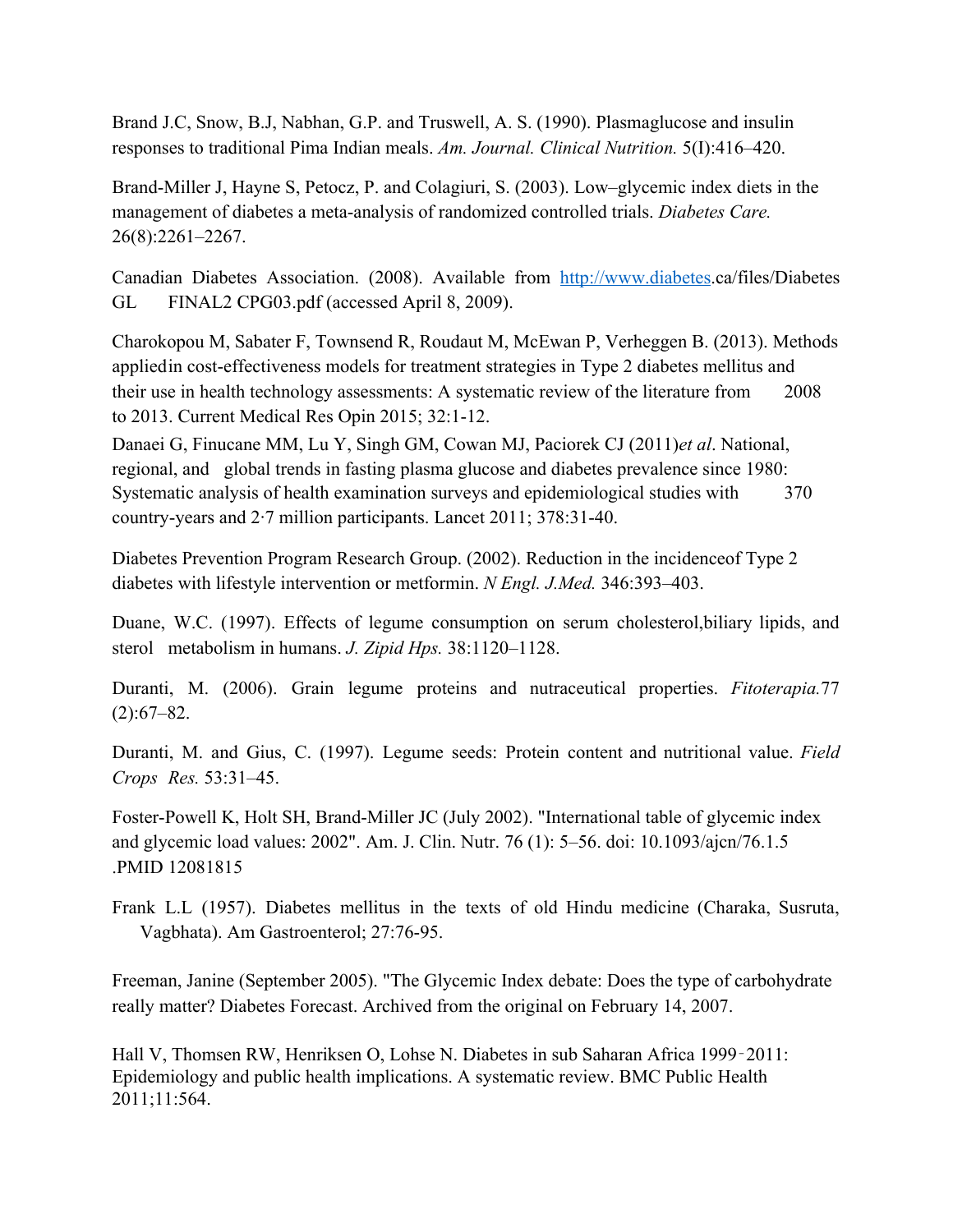International Diabetes Federation. Diabetes Atlas. 6th ed. Brussels: International Diabetes Federation; 2013. Available from:

https://www.idf.org/sites/default/files/EN\_6E\_Atlas\_Full\_0. pdf. [Last accessed on 2014 Jan 23].

Jang,Y, Lee J.H, Kim O.Y, Park H.Y and Lee S.Y (2001).Consumption of whole grain and legume powder reduces insulin demand, lipid peroxidation and plasma homocysteine concentrations in patients with coronary artery disease. *Arterioscler. Thromb. Vasc. Biol.* 21:2065.

Jenkins, D.J.A, Wolever, T.M.S, Taylor, R.H, Barker, H, Fielden H, Baldwin, J.M, Bowling A.C, Newman, H.C, Jenkins, A.L and Goff, D.V (2012). Glycemic index of foods: A physiological basis for carbohydrate exchange. *Am. J. Clin. Nutr.* 34:362–366.

Jeon C.Y, Murray M.B. Diabetes mellitus increases the risk of active tuberculosis: A systematic review of 13 observational studies. PLoS Med 2008;5:e152.

Khatib O. (2004). Non-communicable diseases: Risk factors and regional strategies for prevention and care. East Mediterr Health Journal; 10:778-88.

Kirpitch, A.R, Maryniuk, M.D. (2011). "The 3 R's of Glycemic Index: Recommendations, Research, and the Real World". Clinical Diabetes. 29(4):155–59.doi: 10.2337/diaclin.29.4.155 .ISSN 0891-8929.

Kornum JB, Thomsen RW, Riis A, Lervang HH, Schønheyder HC, Sørensen HT. Diabetes, glycemic control, and risk of hospitalization with pneumonia: A population‑based case control study. Diabetes Care 2008;31:1541‑5.

Ludwig DS, Peterson KE, Gortmaker SL. (2005).Relation between consumption of sugar sweetened drinks and childhood obesity: dietary habits, blood glucose and insulin levels among people without cardiovascular disease and Type 2 diabetes; the ATTICA study. Rev Diabet Stud; 2:208-15.

Madar, Z. and Stark, A. H. (2002). New legume sources as therapeutic agents.*Br. J. Nutr*. 88(3):S287–S292.

Mateos-Aparicio, I., Cuenca, A. R., Villanueva-Su´arez, M. J. and Zapata-Revilla, M. A. (2008) Soybean, a promising health source. *Nutrition. Hospital .*23(4):305–312.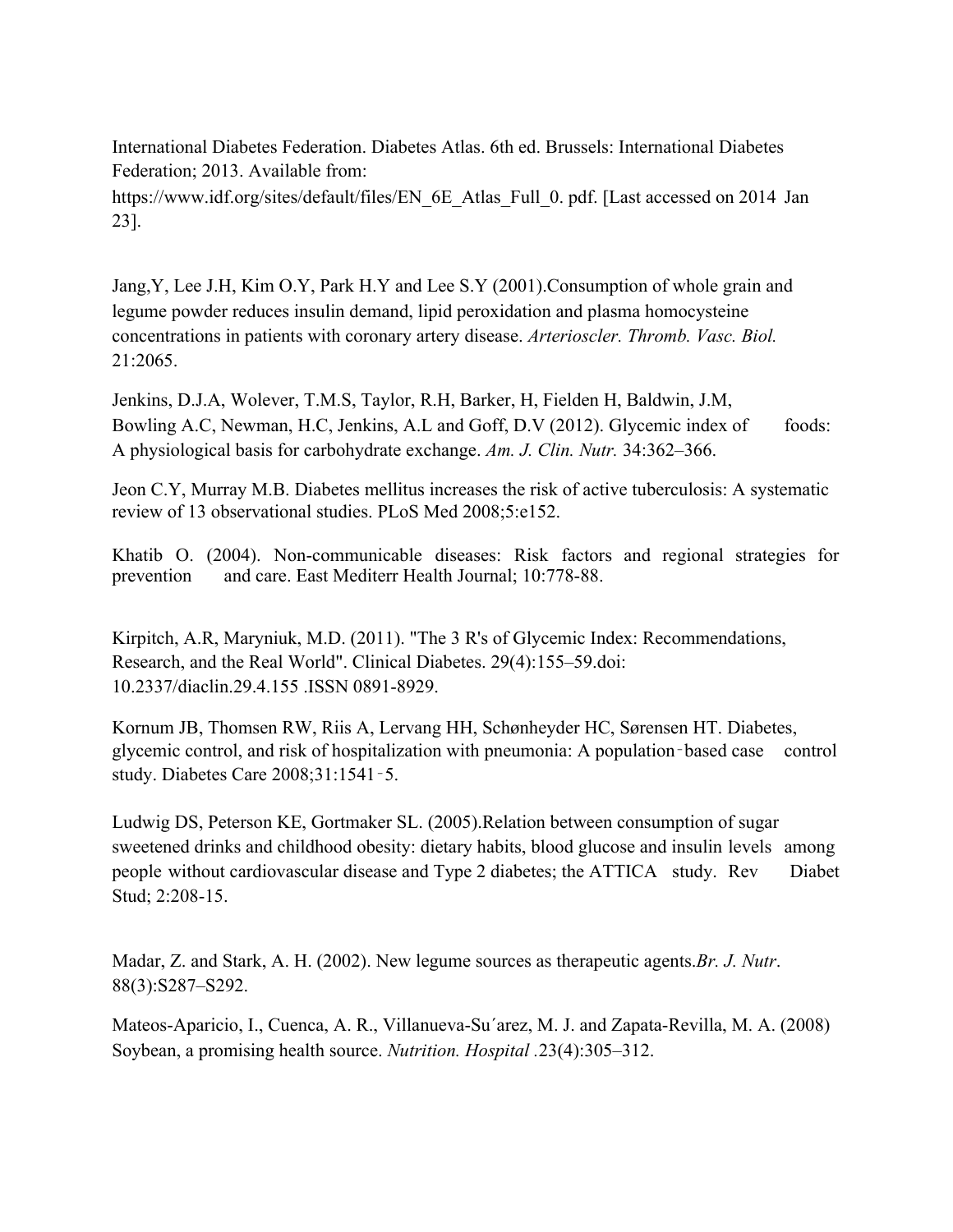Nanri A, Mizoue T, Noda M, Takahashi Y, Kato M, Inoue M (2010). Rice intake and Type 2 diabetes in Japanese men and women: The Japan public health center-based prospective study. Am Journal Clinical Nutrition; 92:1468-77.

Narayan KV, Zhang P, Kanaya AM, Williams DE, Engelgau MM, Imperatore G,(2006). Diabetes: The Pandemic and Potential Solutions. Washington, DC: World Bank; 2006.

Olatunbosun S.T, Ojo P.O, Fineberg N.S, Bella A.F. Prevalence of diabetes mellitus and impaired glucose tolerance in a group of urban adults in Nigeria. J Natl Med Assoc 1998;90:293 301.

Peterson D.B, Lambert J, Gerring S, Darling P, Carter RD, Jelfs R,(1986). Sucrose in the diet of diabetic patients--just another carbohydrate? Diabetologia; 29:216-20.

Reece E.A, Homko C.J. (1998). Diabetes mellitus in pregnancy. What are the best treatment options? Drug Saf; 18:209-20.

Saydah S.H, Eberhardt MS, Loria C.M, Brancati F.L. Age and the burden of death attributable to diabetes in the United States. Am J Epidemiol 2002;156:714‑9.

Scheiner, Gary (2013). Until There is a Cure: The Latest and Greatest in Diabetes Self-Care . Spry Publishing LLC. ISBN 978-1-938170-13-3.

Seidell J.C. Dietary fat and obesity: An epidemiologic perspective. Am J Clin Nutr 1998;67 3 Suppl:546S-50.

Serrano, J. and Go˜ni, I. (2004). Role of black bean *Phaseolus vulgaris* onthe nutritional status of Guatemalan population. *Arch. Latinoam Nutr.* 54(1):36–44.

Shaw J.E, Sicree R.A, Zimmet P.Z. Global estimates of the prevalence of diabetes for 2010 and 2030. Diabetes Res Clin Pract 2010; 87:4-14.

Shehata, N. A., Darwish, N., Nahr, F. E. and Razek, F. A. A. (1988). Supplementation of wheat flour with some local legumes. *Die Nahrung.* 31:3–8.

Simpson, H. C., Lousley, R. S., Greekie, M., Hockaday, T. D. R., Carter, R. D.and Mann, J. I. (1981). A high carbohydrate leguminous fibre diet improves all aspects of diabetes control. *Lancet.* 1:1–4.

Tharanathan, R. N. and Mahadevamma, S. (2003). Grain legumes—a boon to human nutrition. *Trends Food Science. Technology.* 14(12):507–518.